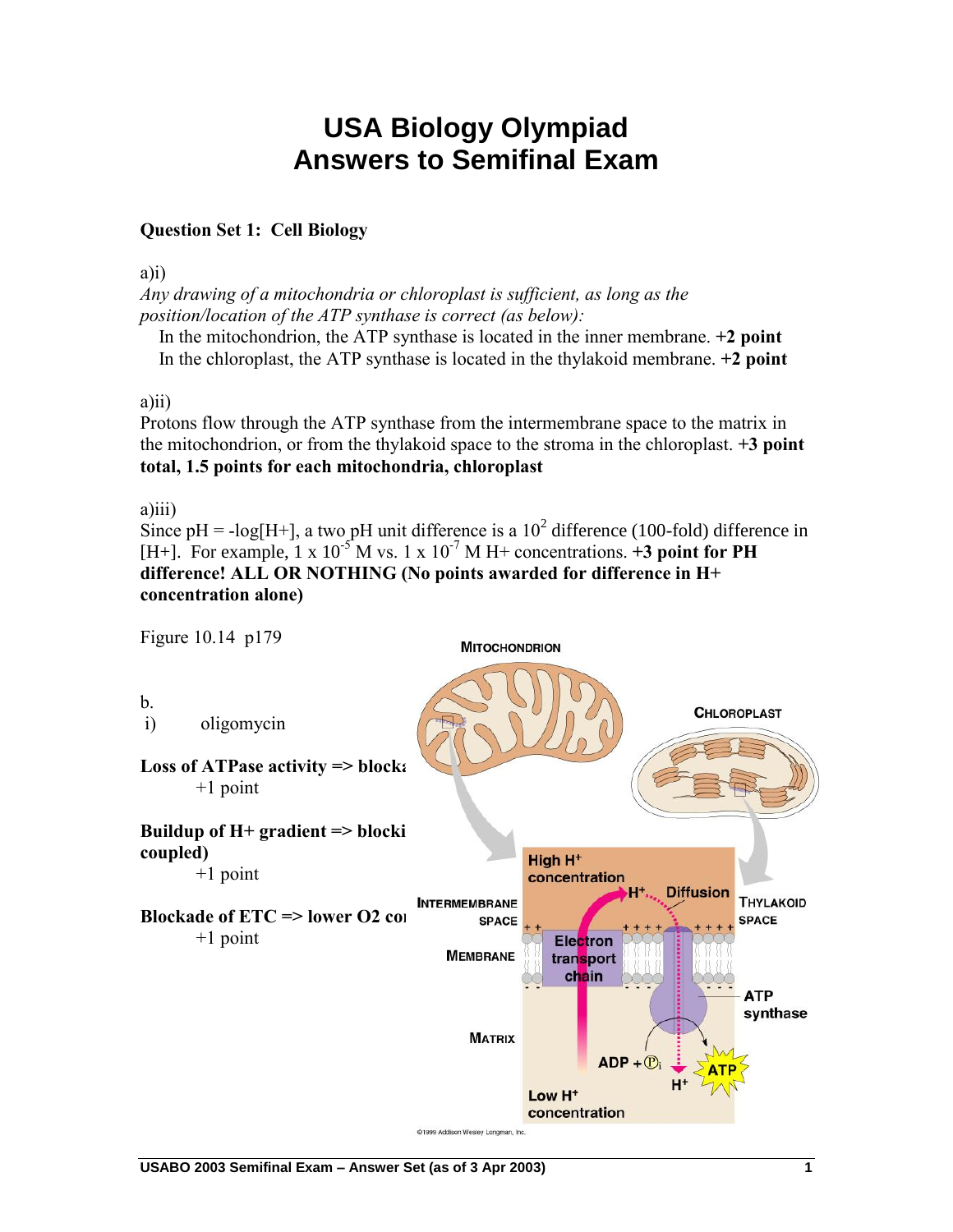ii) 2,4 dinitrophenol

# **Any mention of loss of coupling between H+ and ETC**

+1 point

# **ETC can pass electrons to pump H+ into intermembrane space, and H+ gradient is automatically diffused by DNP => EXCESSIVE ETC activity**

+1 point

**Excessive ETC activity => excessive electrons passed down to oxygen => HIGHER O2 consumption**

+1 point

iii) cyanide

**Any mention of loss of coupling between H+ and ETC**  +1 point

**ETC can pass electrons to pump H+ into intermembrane space, and H+ gradient is automatically diffused by DNP => EXCESSIVE ETC activity**  +1 point

**Excessive ETC activity => excessive electrons passed down to oxygen => HIGHER O2 consumption**

+1 point

iv) atractyloside

**ATP-ADP exchange blockade => lower matrix [ADP] => no substrate for ATP synthase => lower (or no) ATP synthase activity**

+1 point

**Lower ATP synthase activity => H+ gradient not diffused as well (or at all)** +1 point

## **H+ gradient backs up => no ETC function (because coupled) => lower O2 consumption**

+1 point

v) arsenite

#### **blockade of acetyl CoA (Krebs cycle) => no high energy electrons** (FADH2, NADH) +1 point

#### **No high energy electrons => no electrons in ETC => lower ETC function** +1 point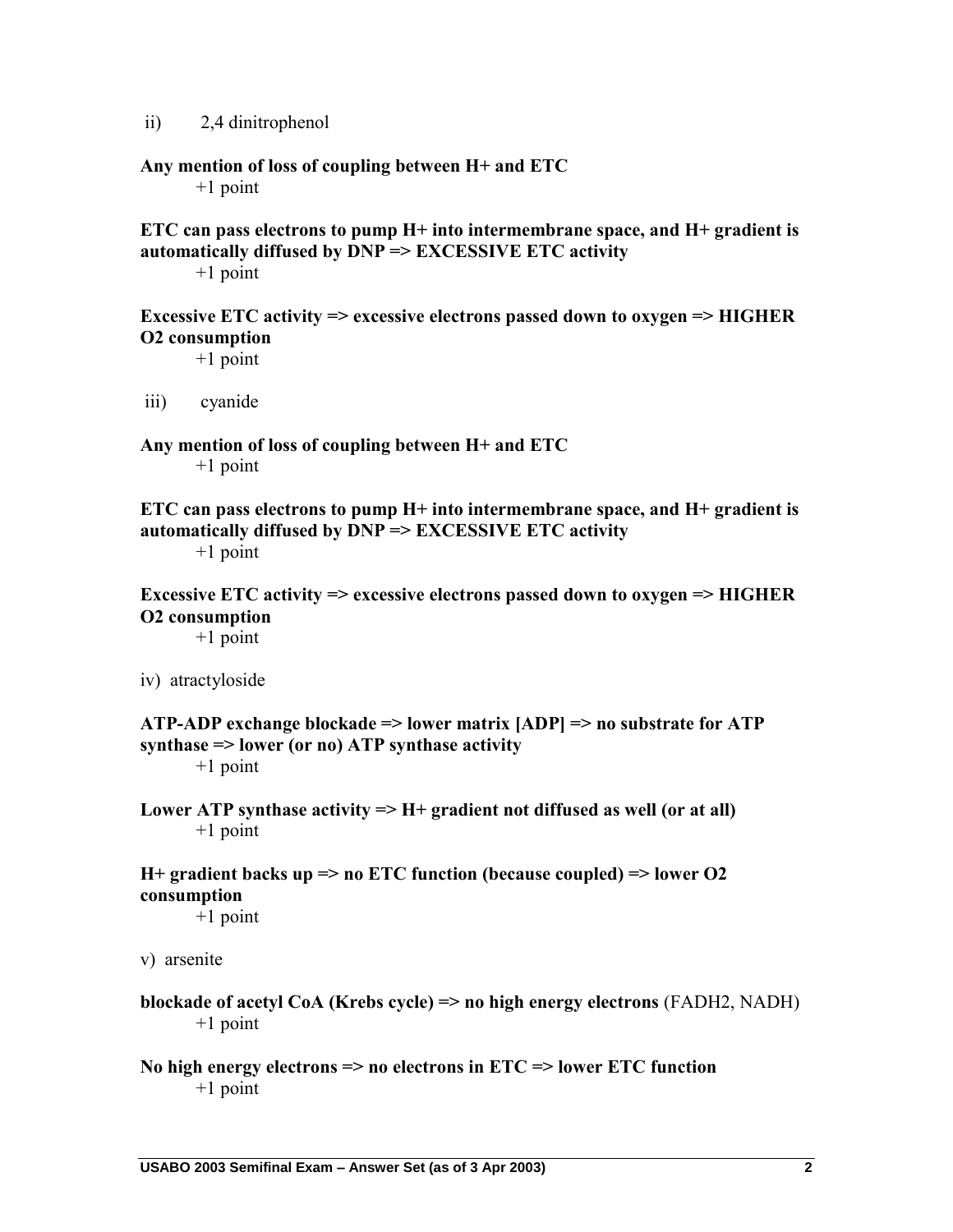#### **Lower ETC function => lower O2 consumption**

+1 point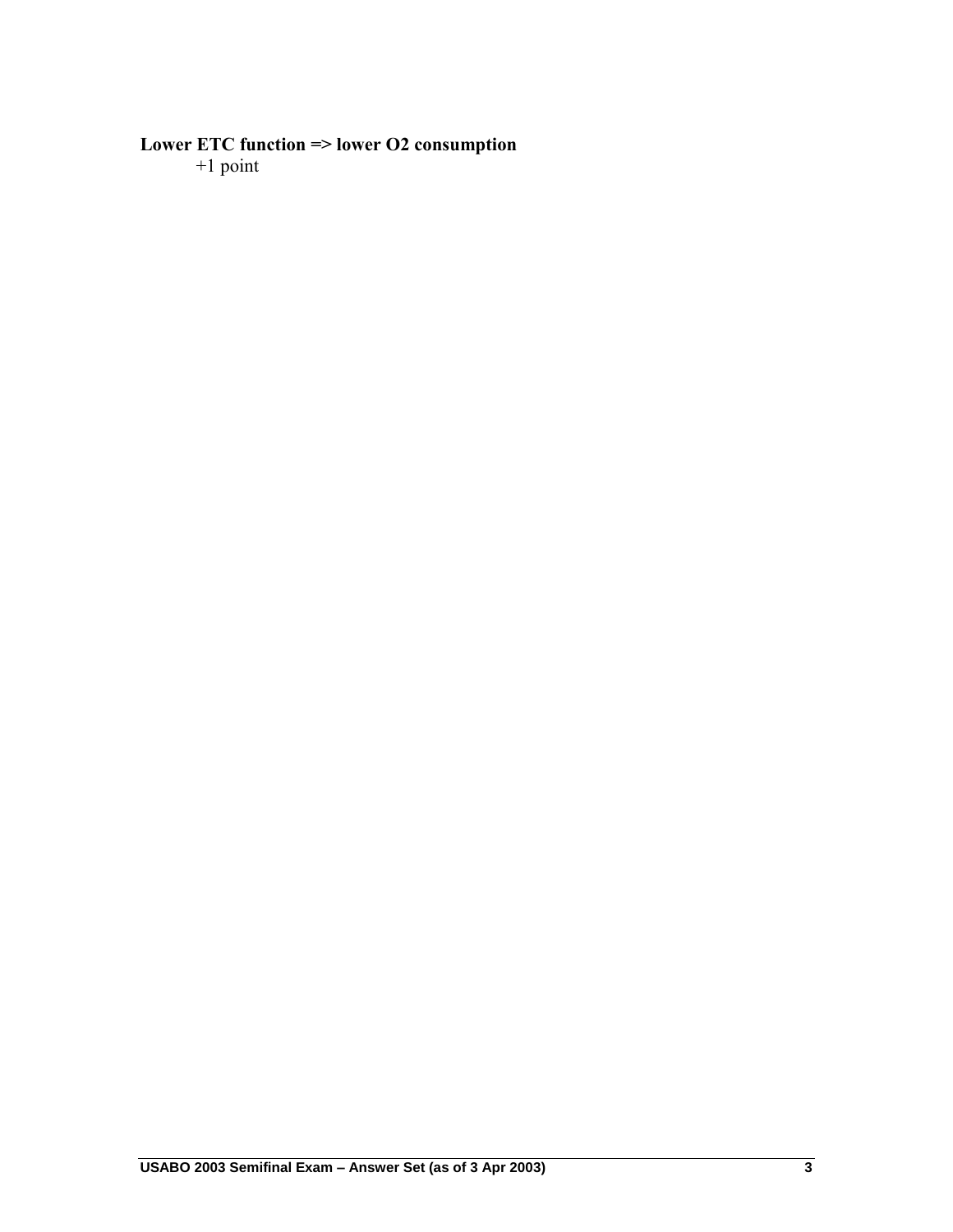## **Question Set 2: Animal Physiology**

In this question, we consider the buffering system of the blood, and how both the renal and circulatory systems deal with pH homeostasis. The central buffering system in the blood is based on carbonic acid, according to the chemical equation:

#### $CO2 + H2O \le H2CO3 \le HCO3 - H+$

Note that the " $\le$  signs in the reactions imply reversibility; in other words, carbon dioxide and water can combine to form carbonic acid, and carbonic acid can also decompose to water and carbon dioxide. The first reaction is mediated by the red blood cell enzyme carbonic anhydrase.

a. What is the function of carbonic anhydrase? Does carbonic anhydrase catalyze the decomposition of carbonic acid to water and carbon dioxide, as well as carbonic acid formation? What effect will increasing temperature (e.g. in a fever) have on carbonic anhydrase activity?

#### **It will catalyze both FORWARD AND REVERSE reactions. +1 point**

#### **Increasing temperature will increase the carbonic anhydrase activity. +1 point**

b. Suppose that we found a small molecule that bound the carbonic anhydrase at its active site. (Assume carbonic anhydrase has only one active site.) What is the mode of inhibition of this inhibitor? Draw the resulting initial reaction velocity versus substrate concentration and a reciprocal plot (1/reaction velocity versus 1/substrate concentration) graphs in the presence and absence of the inhibitor. Will increasing the concentration of CO2 and H2O overcome this inhibition? Explain.

#### **Active site inhibition is COMPETITIVE INHIBITION. +1 point**

#### **The reciprocal plot will look like NO CHANGE in Vmax (y-intercept). The apparent Km will increase (decrease in x-intercept).**

**+1 for correct y-intercept +1 for correct x-intercept**

#### **Increasing concentration of carbon dioxide and water will overcome inhibition, because they outcompete the inhibitor.**

#### **+1 for "outcompetition"**

c. Assume you're a doctor. A patient comes to your clinic who has a carbonic anhydrase enzyme deficiency? What phenotype would you expect him or her to have? (To a first approximation, what would you expect the partial pressure of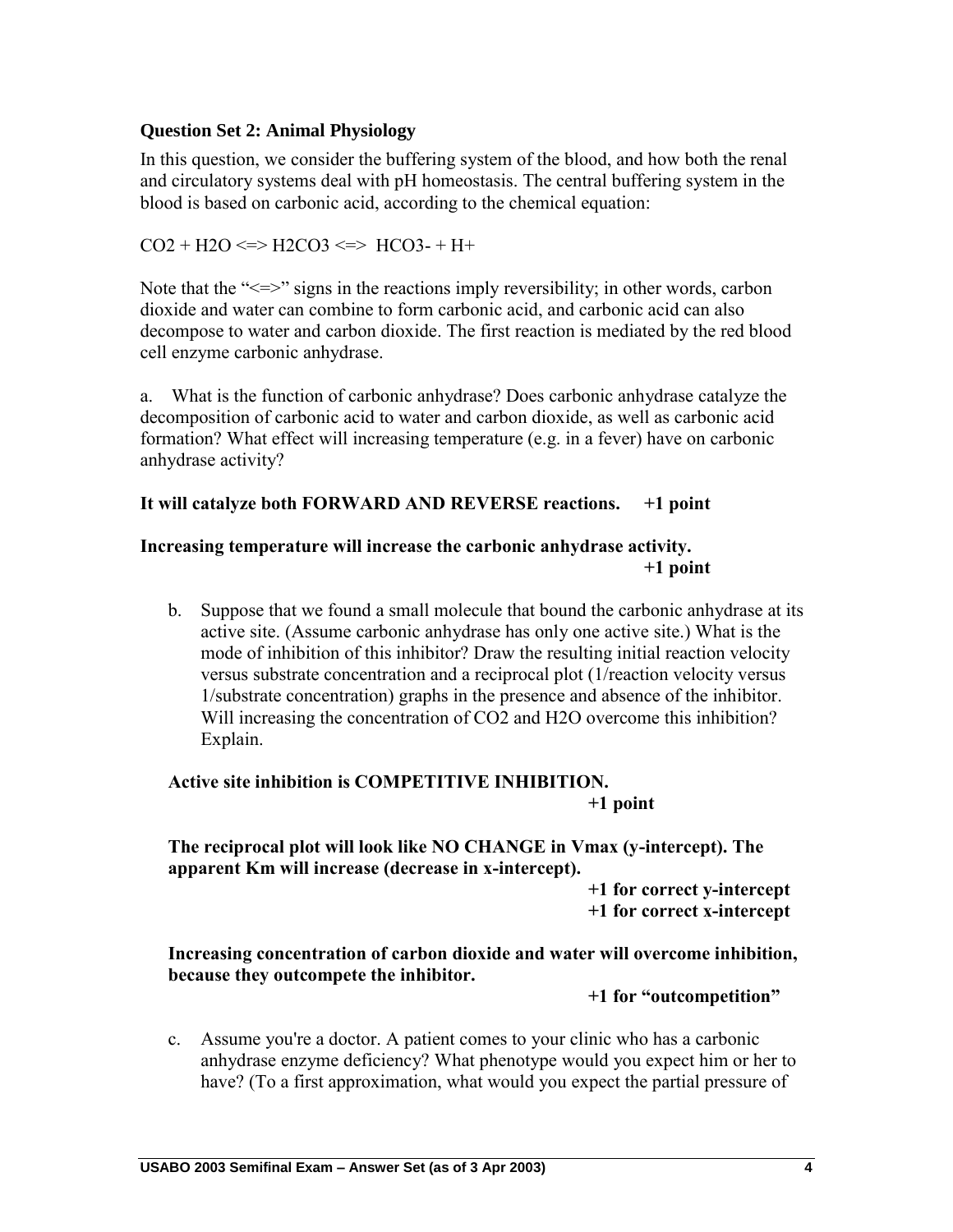carbon dioxide in their blood to be?) Explain.

**Most CO2 in blood is transported in form of bicarbonate. If you do not have CA, you cannot convert CO2 to bicarbonate, because the intermediate (H2CO3) cannot be formed. So CO2 in blood will INCREASE.**

> **+1 for answer +1 for carbon anhydrase deficiency effect (CO2 increase because of equilibrium)**

d. Hemoglobin (Hb) cooperatively binds the oxygen in blood by the following equation:

 $HbH + 4O2 \leq V \leq Hb(O2) + H +$ 

Draw a curve relating the oxygen saturation of Hb to the partial pressure of O2 in the blood. Using this curve, explain briefly the concept of cooperativity. Hb is sensitive to changes in the pH of the blood. If we assume that the chemical equation written above completely describes how Hb and pH are related, how would an increased respiratory rate affect Hb's affinity for oxygen molecules? Explain your answer.

#### **Correct saturation curve. +2 points:**

**+1 for sigmoidicity**

**+1 for axes**

**Cooperativity. +3 points:**

**Occurs in enzymes that have QUATERNARY STRUCTURE or MULTIPLE LIGAND BINDING SUBUNITS such that binding of ligand to one subunit increases the affinity for binding of the ligand to the remaining subunits.**

**+1 for multiple bind sites or quaternary +1 for increasing loading affy after each loaded ligand**

**The curve shows a variable slope that indicates increasing O2 loading affinity at progressively higher pO2's. Binding of one O2 molecule therefore makes binding of the other O2 molecule's much "easier" (in terms of free energy). +1 point (must mention "changing** 

**affinity")**

**Respiration and Hb +6 points**

**+2 points for answer (INCREASED AFFINITY)**

**+4 points for explanation:**

**Increasing respiration rate => increasing minute alveolar ventilation => decreased CO2 concentration in blood**. **+1 point**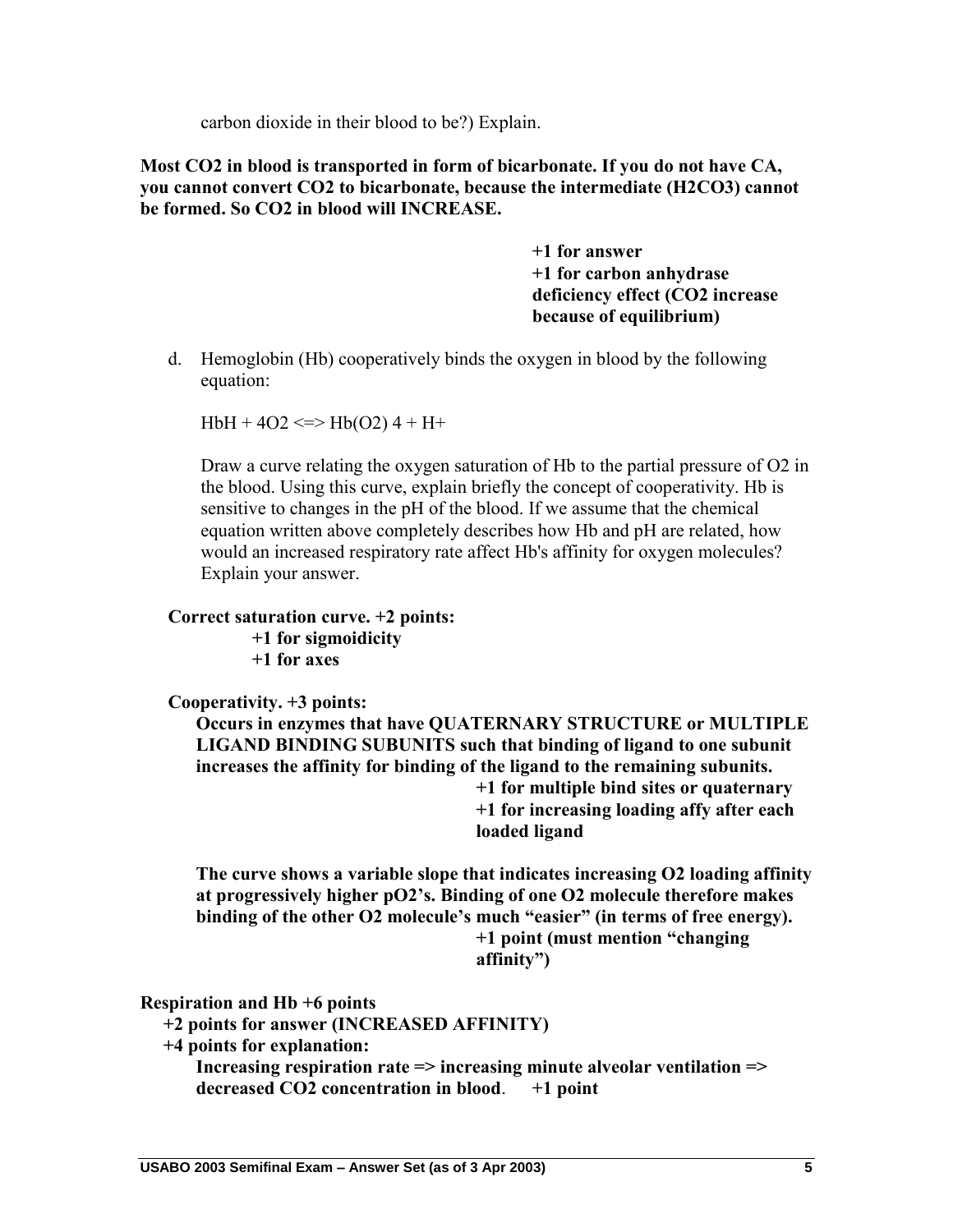#### **Decreased CO2 concentration in blood shifts equilibrium in HCO3/CO2 equation to left => loss of protons => pH increases (respiratory alkalosis) +1 points**

**Loss of protons means that shift the Hb equilibrium to the right => Hb therefore binds O2 with higher affinity. (REVERSE BOHR EFFECT) +2 points**

#### **(Any answer referring to a Hb saturation curve in which the saturation curve is drawn shifted to the LEFT, reflecting higher Hb affinities for oxygen, AUTOMATICALLY receives full 4/4 credit on explanation. Need to EXPLICITLY state that AFFINITY INCREASES.)**

e. BPG (2,3-bisphosphoglycerate) is a metabolic product of glycolysis found in red blood cells. It decreases the affinity of Hb for O2. What levels of BPG would you expect in (i) a person living at high altitudes and (ii) a newborn? Explain, using the saturation curve.

- **(i) High altitude (+3 points):**
	- **+1 for answer (increased BPG)**
	- **+2 for explanation:**

**For maximum tissue unloading, you want to be able to unload oxygen at the tissues. To do this, you need to have more BPG so that oxygen affinity for hemoglobin at tissue [O2] levels is LOW. This way, your Hb will unload more oxygen at the tissues. +1 points**

#### **On saturation curve: Must draw normal curve and indicate a RIGHT shift of saturation curve with higher BPG. +1 point**

*Note: Any answer claiming that BPG should be less to promote the oxygen uptake in the lungs (e.g. increase O2 affinity) misses the point of Hb saturation. Within a reasonable range, high pO2's will saturate Hb to the same extent (because the top part of the Hb saturation curve is FLAT). But you want to unload more oxygen in the tissues because saturation HAS DROPPED a little. So you need to reduce the affinity a little.* 

- **(ii) Newborn (+3 points):**
	- **+1 for answer**
	- **+2 for explanation:**

**Fetal Hb has a higher affinity for oxygen than maternal Hb, because it has to "steal" away maternal O2 from maternal Hb at the chorionic villus ("placenta") sinuses. You must hence have a lower BPG! +1 point**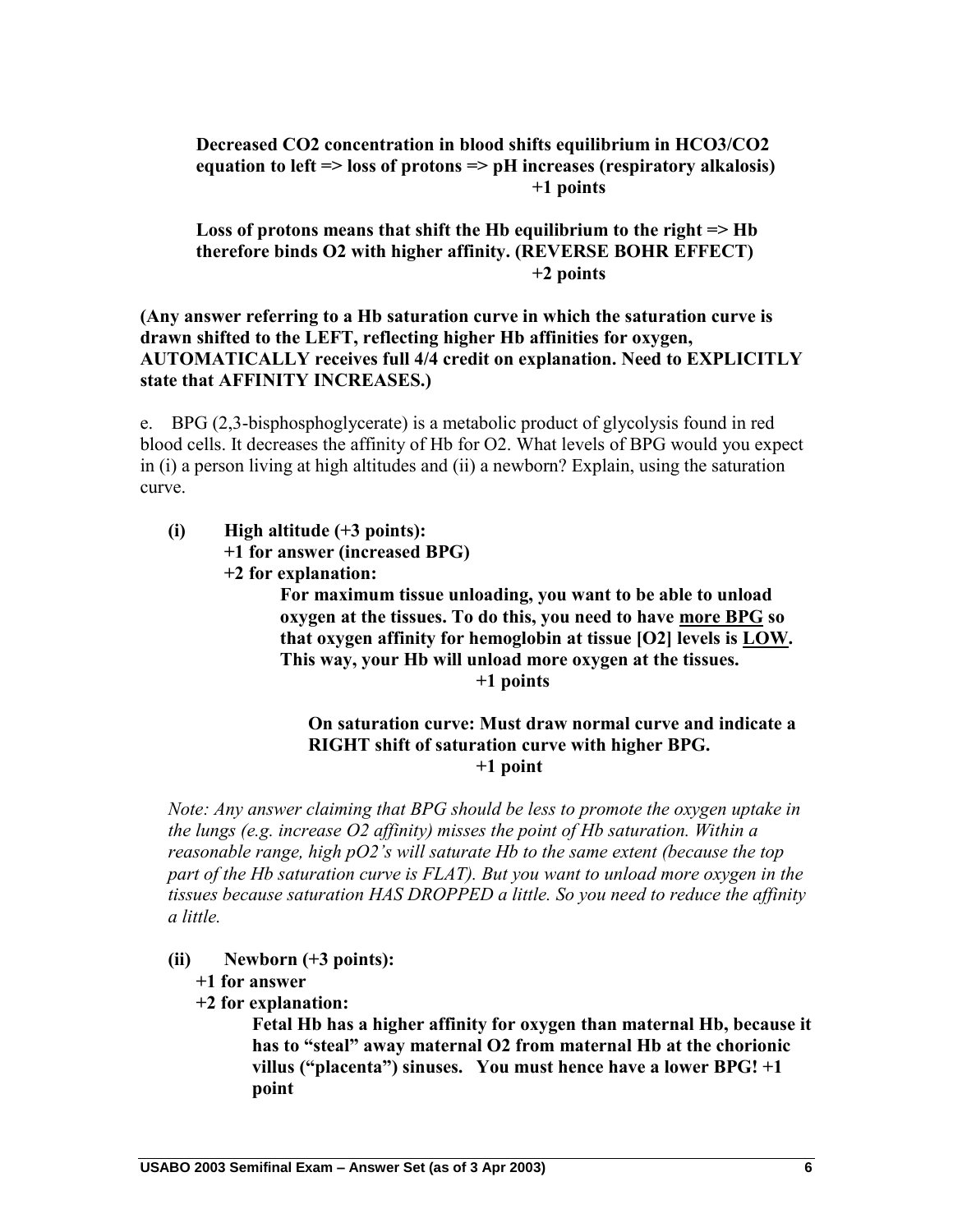## **On saturation curve: Must draw normal curve and indicate LEFT SHIFT with reduced BPG. +1 points**

*Note: if the student said that in a newborn, fetal conditions do not persist. So the levels of DPG would be the same relative to an adult (or low/moderate), we award 1.5 points overall for part ii.* 

*In retrospect, this question is not totally clear. Really, in newborns, the cycling time for RBCs is 120 days, so it will be a little while (3 monthes) before circulating BPG in the RBCs is decreased.*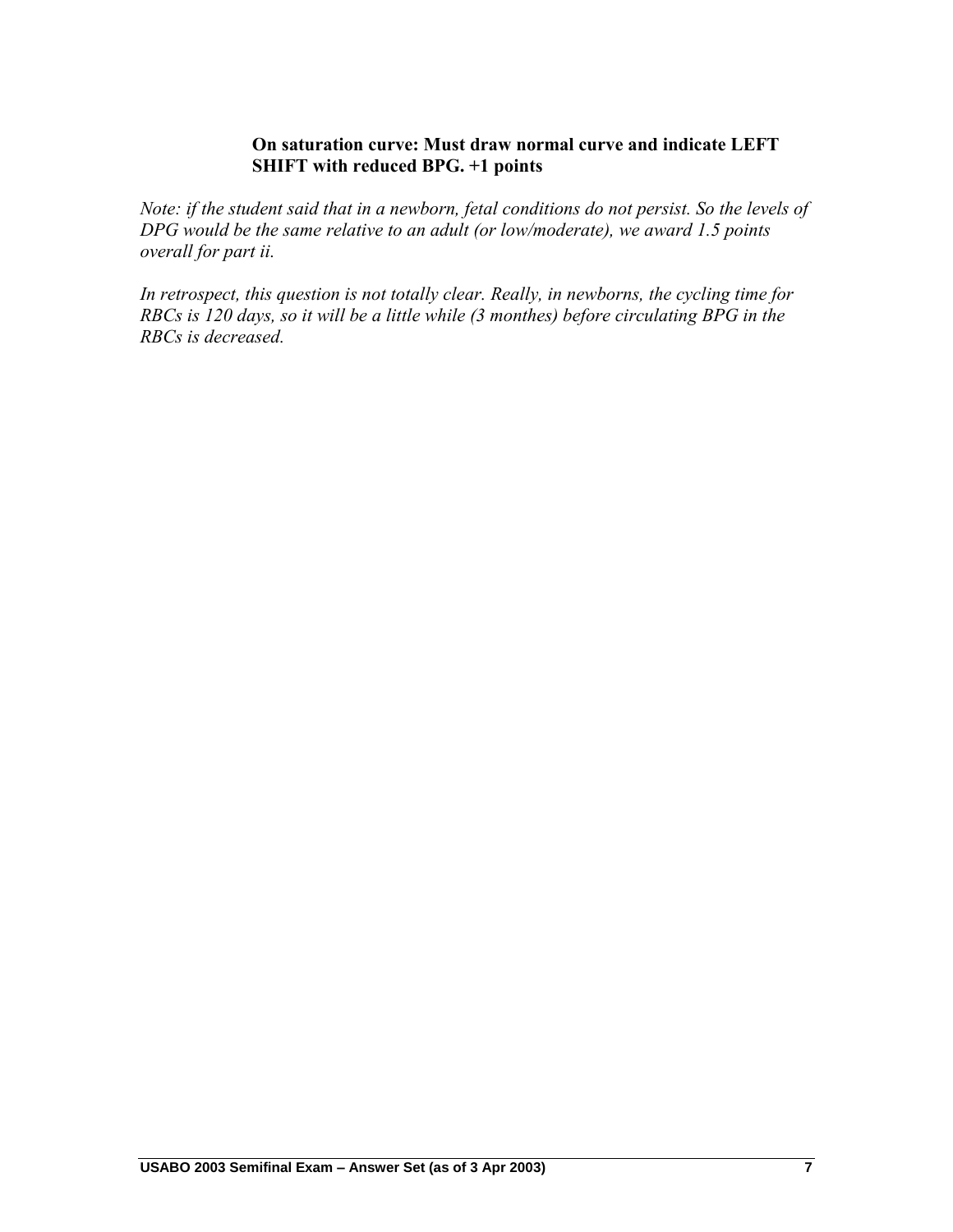## **Question 3: Ecology and Biosystematics**

#### Answer:

## **for all of part (a), student receives 1 point for description + 1 point for significance. Only 1 point TOTAL if the explanation is not clear/not completely correct.**

a

i) The **amniotic egg** is a shelled egg that contains four internal membranes: the chorion, amnion, yolk sac and allantois. The membranes and shell prevent dessication, store waste, and provide nutrients, allowing eggs to be laid on land. The amniotic egg first appears among reptiles.

ii) **Bilateral symmetry** is a body plan when bisection to produce mirror image halves is only possible along one perpendicular plan. This body plan is directional (anterior and posterior end) and evolved in conjunction with cephalization or the concentration of sensory organs and brain in a defined head region. This adaptation is important in the development of motile animals where the head and senses are oriented and concentrated in the region encountering new stimuli.

iii) A **coelom** is a fluid-filled body cavity between the gut and body wall that is completely lined with mesoderm. The coelom can serve as a hydrostatic skeleton as in earthworms as well as cushion and protect the internal organs. The coelom also allows the digestive tract to move independently of the body wall and provides space for the complex folding and differentiation of the gut that is seen in many coelomate animals.

iv) In a **closed circulatory system**, blood is confined to the heart and/or blood vessels, which allows directional movement through the body without mixing of oxygenated/deoxygenated blood or filtered vs. unfiltered blood.

v) A **complete gut** is one with a mouth and anus vs. the single opening (mouth) of an incomplete gut. A complete gut allows continuous feeding since intake through the mouth can continue while digestion takes place.

## b.

## **+1 point each ALL OR NOTHING; 4 points total**

i) Arthropodo has all BUT #1

ii) Cniaria has none of the traits

iii) Platyhelminthes has #3 only

iv) Mollusca have bilateral symmetry, coelom, and complete gut. Most Mollusks have an open circulatory system, but the class cephalopoda (octopi, squids, cuttlefish) have independently evolved a closed circulatory system.

c.

## **+8 points total; 2 points for each fate, 2 points / 2 examples per phyla**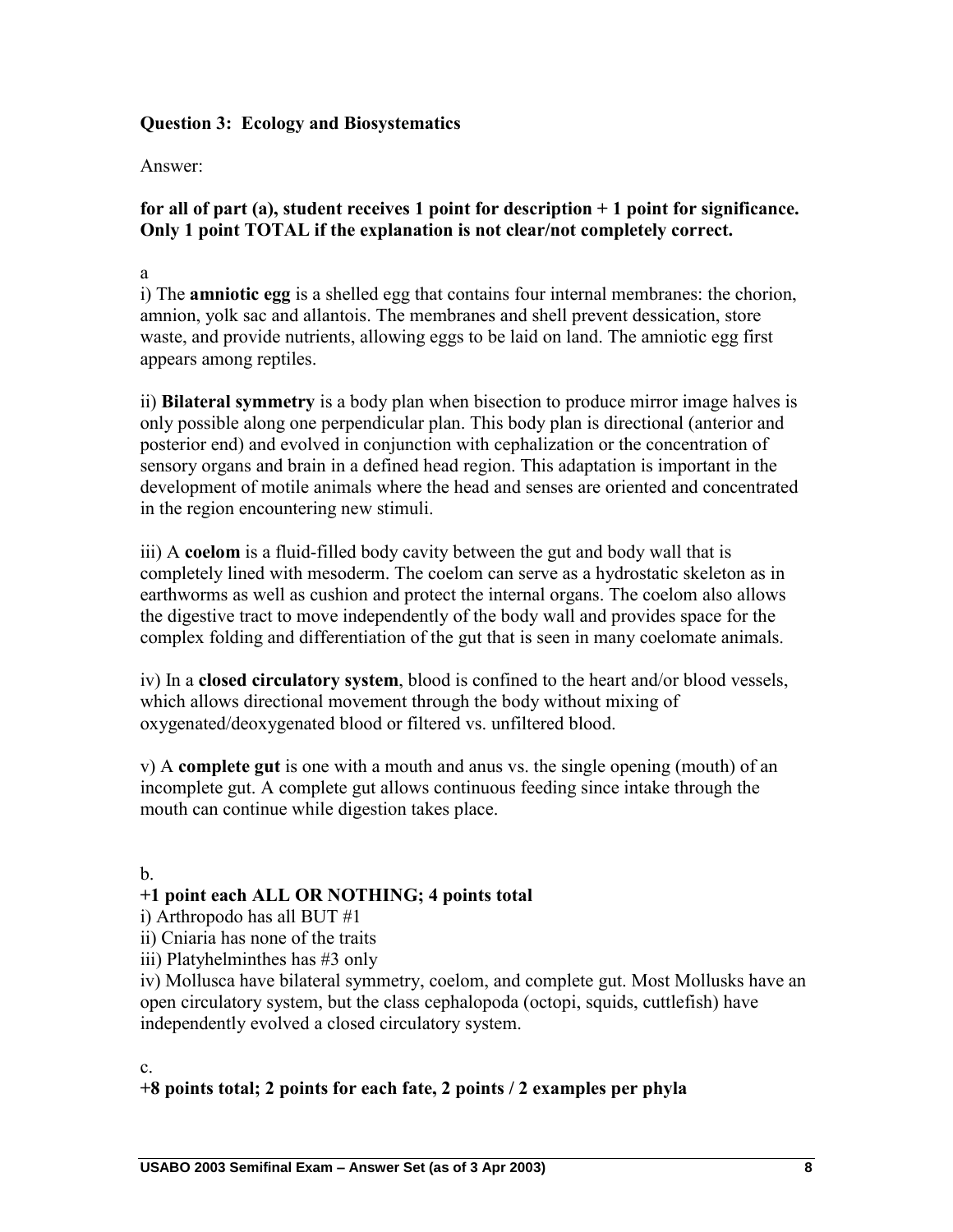In protostomes the blastopore, the first opening to form in the ball of the gastrula during germ-layer formation, becomes the mouth while in deuterostomes it becomes the anus. Protostome phyla include: mollusca, annelida, arthropoda, phoronida, bryozoa, brachiopoda. Deuterostome phyla include: echinodermata and chordata.

## d.**+3 points total, 1 point per difference, but must mention BOTH (e.g. spiral/diagonal vs radial) for credit**

Protostomes have spiral cleavage and deuterostomes have radial cleavage. (1pt)

In spiral cleavage the planes of cell division are diagonal to the vertical axis of the embryo so that the each layer of cells is displaced relative to the layer beneath while in radial cleavage the planes are parallel and perpendicular to the vertical axis so the cells are aligned directly above one another. (1pt).

Protostomes have determinate cleavage where the developmental fate of individual cells is determined with the formation of the cleavage furrow. After the first cleavage, individual cells are not capable of producing a complete embryo. (1 pt)

Deuterostomes have indeterminate cleavage where the cells produced early in cleavage can individually develop into a complete embryo. (1 pt)

Protostomes have schizocoelous formation of the coelom where a solid mesodermal block splits and hollow out while deuterostomes have enterocoelous formation of the coelom where there is an outpocketing of the mesoderm from the gut. (1 pt)